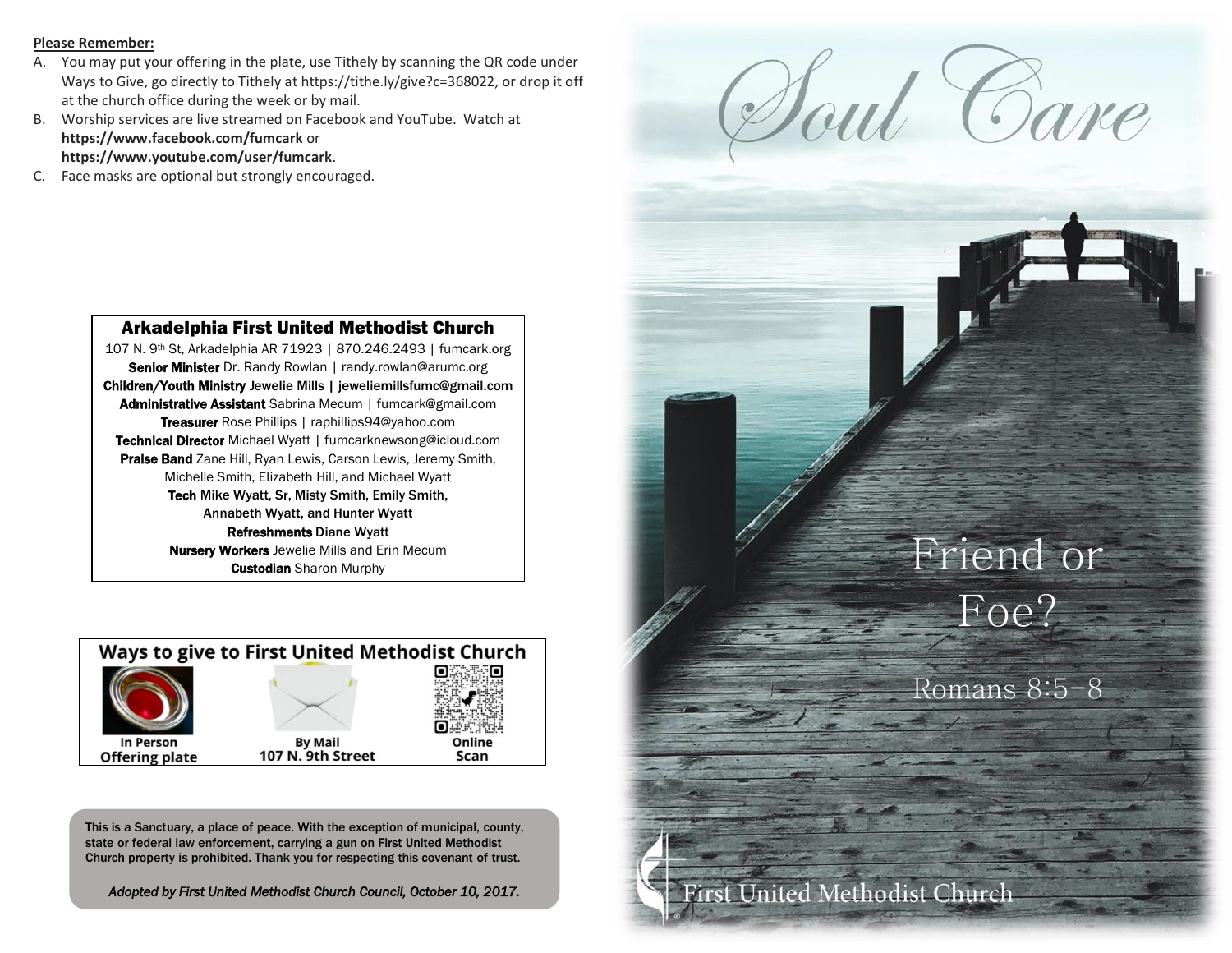**3<sup>rd</sup> Sunday in Lent** Arkadelphia, AR

**March 20, 2022 9:00 Worship Service**

# **Welcome!**

# *Order of Service*

| <b>Offering</b>        |  |
|------------------------|--|
| <b>Pastoral Prayer</b> |  |
|                        |  |
|                        |  |
|                        |  |
| Friend or Foe?         |  |
|                        |  |
|                        |  |

## *Sermon Outline*

## **I. Betrayed** (James 4:4)

- A. The Message James 4:4-6a, "You're cheating on God. If all you want is your own way, flirting with the world every chance you get, you end up enemies of God and his way. And do you suppose God doesn't care?"
- B. Unfaithful
- C. Friendship
- D. World
- **II. Money can't buy happiness** (Mt 6:24-26)
- **III.** Choose your friend wisely (Romans 8:5-8)
	- A. William Barclay, *The Letter to the Romans*, The New Daily Study Bible
	- B. Flesh
	- C. Minds
	- D. Submit
	- E. Law

**IV.Just show up**